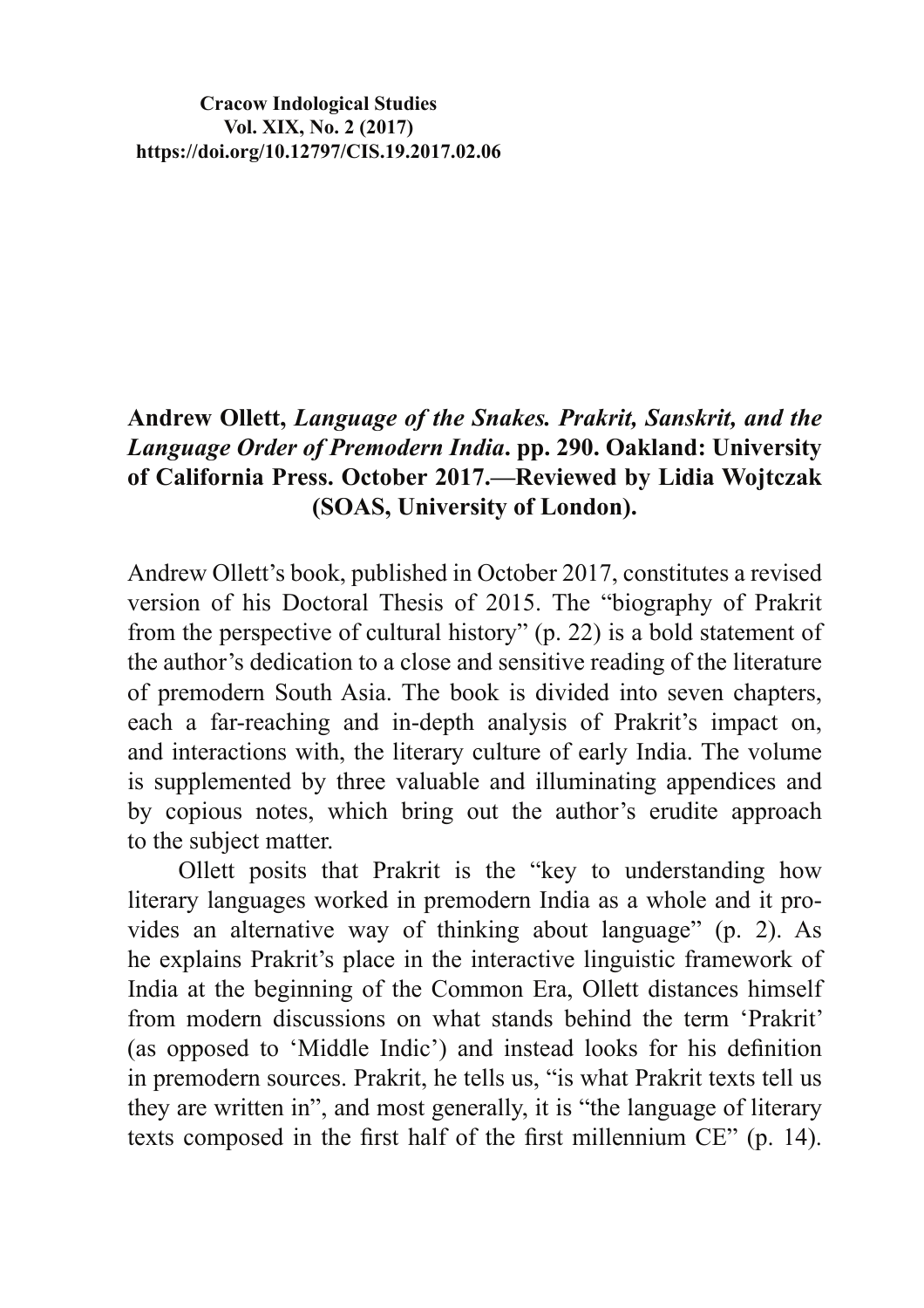It was a "classical" language in many senses of the word—Prakrit texts were judged classical by the people reading them from the beginning of the Common Era and the language was cultivated as a marker of "intellectual culture", not only in India but across South and South-East Asia (p. 9).

Literature was foundational to the formation of the "Sanskrit" Cosmopolis"—the supra-regional, socio-political, and cultural order that Sheldon Pollock has identified as existing in the first millennium CE. As the term itself suggests, this was a phenomenon that hinged on the Sanskrit language, and it was intrinsically connected to the production of "courtly literature", kāvya. However, Ollett underscores the significant impact that Prakrit had on the development of  $k\bar{a}vya$  and he proposes to take up, "an old but mostly forgotten suggestion that kāvya began as kavva, and that Sanskrit learned to be poetic from Prakrit" (p. 15).

Ollett reflects that Prakrit is a language which stubbornly refuses to conform to modern categories of language theory. This gives rise to the question of the function of Prakrit—it was not a language of a "community of speakers" or of a religious group but upheld what can only be defined as a "literary culture" (p. 18). Prakrit, much like Sanskrit, was an "artificial" language which functioned through its texts (p. 21) and both Sanskrit and Prakrit "can be the subjects of a cultural history of language, since they have been defined and deployed as cultural products all along" (p. 22). Ollett is not in favour of searching for the beginnings of Prakrit in the most ancient Indian texts (such as Patañjali's Mahābhāṣya) and instead argues that Prakrit began when it was "invented" as a language of power. This moment of creation was part and parcel of the greater emergence of a set of cultural and political practices in the context of the Satavahana Empire  $(1^{st} c. BCE-3^{rd} c. CE).$ 

Ollett goes on to argue for the "invention" of Prakrit in the two following chapters. In Chapter Two, he provides the reader with a penetrative study of the earliest Sātavāhana inscriptions at the Nāneghāt Pass in the Western Ghats. The Satavahanas ruled over the Deccan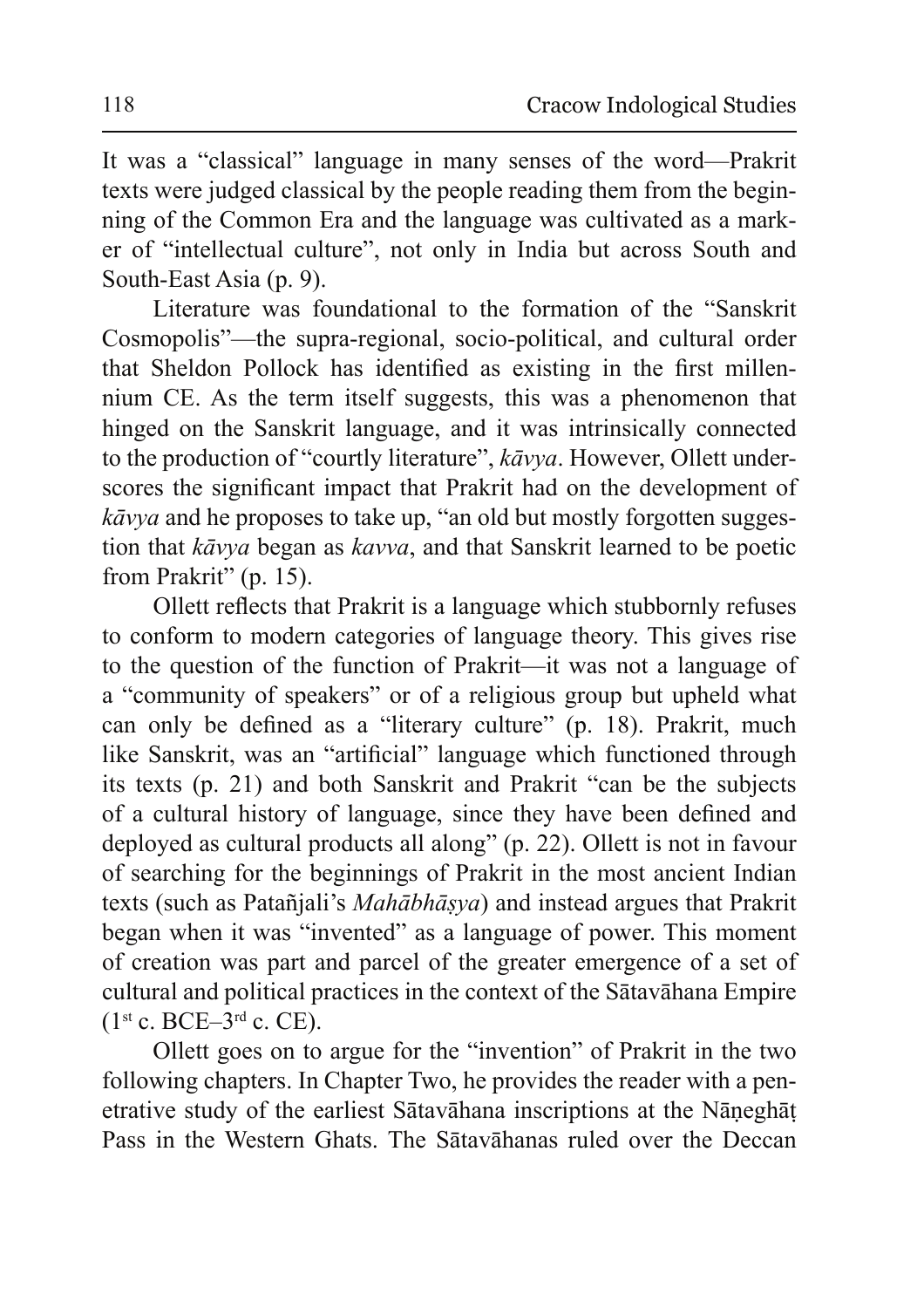roughly between 50 BCE and 250 CE and, as Ollett writes, were "closely associated both with radical innovations in inscriptional discourse in this period and with the invention of Prakrit literature" (p. 27). At Nāneghāt, Śrī Sātakarni and his queen Nāganikā commissioned the carving of a Prakrit inscription in which *dharma* and *daksina*, as well as the Vedic rituals of *rājasūya* and *asvamedha* play a central role, attesting to the Sātavāhana's "vision of political power" (p. 31). Ollett remarks on the unmistakably literary nature of the inscription's language—it is characterized by long series of compounds (what would later be called *ojas*, power, by theoreticians) and by figures of both sound and sense  $(p. 31)$ .

Ollett then discusses a roughly contemporaneous counter-practice of using Sanskrit in eulogistic inscriptions which was employed by the Ksatrapas—the Scythian or Saka kings of what is modern-day Gujarat. By referring to a pair of inscriptions sponsored by the Saka ruler Usavadāta (one in Prakrit, the other in a mix of Prakrit and Sanskrit), Ollett proves that linguistic choices had a key functionality in establishing the conceptions of power in the first centuries of the Common Era and that these choices had lasting effects on the political and cultural discourse.

The changes which led Sanskrit to become the language of power took place, as Ollett notes, on an aesthetic vector and were not influenced by religious concerns. He refutes the theory that Sanskrit went "hand-in-hand" with Brahmanization, pointing out that the early Brahminical society had never expressed itself as a *political* or *cultural* entity in Sanskrit. In fact, as Ollett argues, Brahmins would have been strongly against the use of the language of the gods by foreign invaders such as the Ksatrapas (pp. 37–41).

Ollett challenges the role of Sanskrit as a legitimizing agent and questions the importance of Sanskritization in creating a language of politics. He points to the contradictions which arise when one links Sanskritization to the Brahmanization of cultural discourse. He writes that, "[i]t is only when we look at cultural changes, and above all the creation and contestation of a poetry of politics between the Satavahanas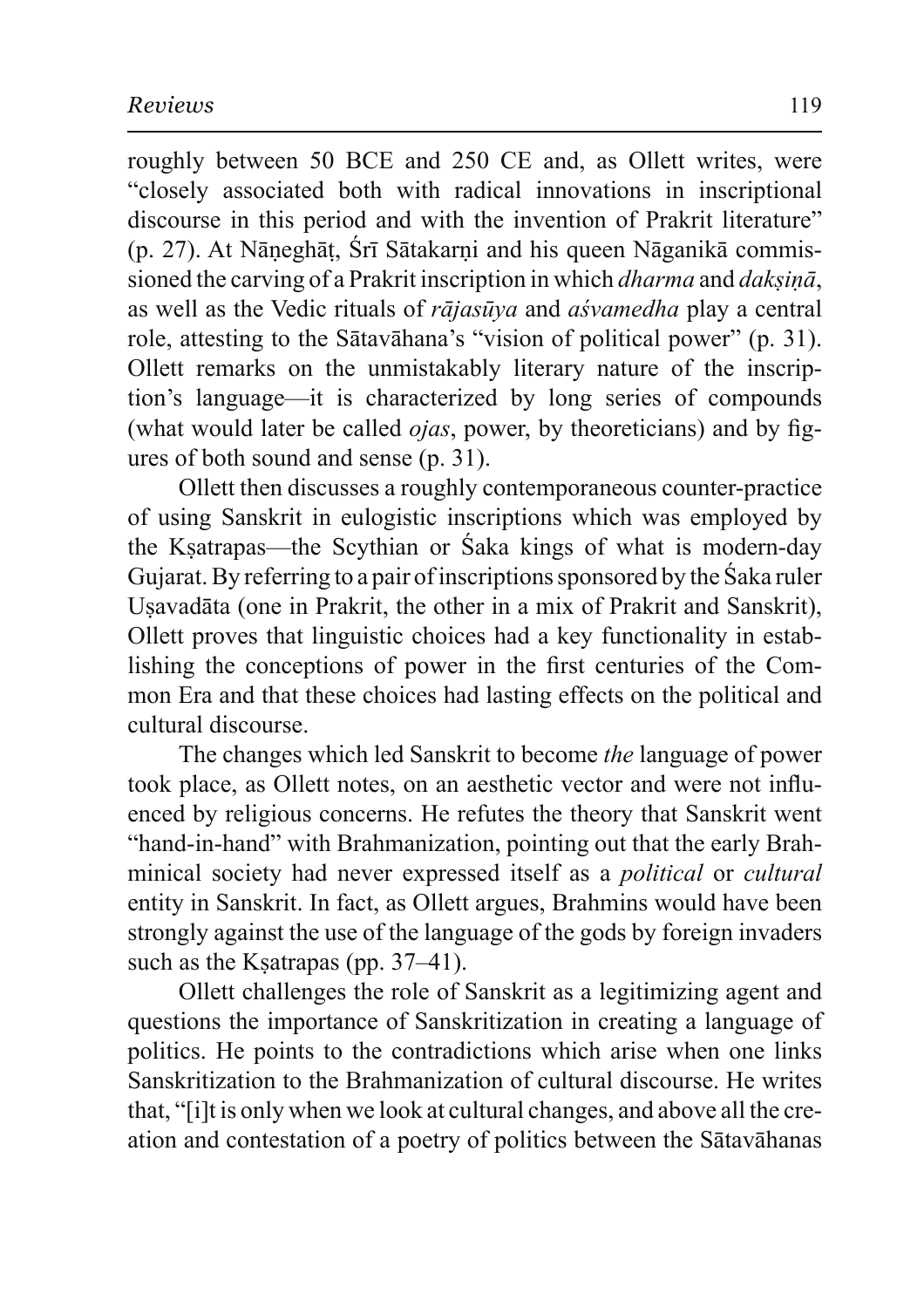and the Ksatrapas, that we can understand the genuinely new roles that Sanskrit and its others occupied in the first century, and the complex ways in which these roles redetermined the languages that occupied them" (p. 48). In the conclusion to Chapter Two, Ollett also proposes to look at the processes taking place in the India of the Sātavāhanas and Ksatrapas through the lens of "literarization" which he defines as "the process by which an existing discourse takes on 'literary' features" (p. 48).

Chapter Three, "Inventing Prakrit: The Languages of Literature", centres on the importance of Jain Prakrit literature. Ollett proposes that the hitherto held, reductive divide of early Prakrit into "Jain" and "courtly" Prakrit has skewed our understanding of the analogies between texts such as the "non-Jain" *Sattasal* and the "Jain" *Tarangavatl* (p. 51). In presenting his vision of the interconnected and multi-lingual emergence of poetic language in India, Ollett coins the phrase "*kāvya* movement" which he understands as "a cultural-political formation, lasting roughly from the second to the twelfth century and spreading over much of southern Asia, that was imagined through the universalizing discourses of Sanskrit" (p. 52).

The following sections deal with the beginnings of Prakrit literature and the main differences that are seen to exist between Jain and non-Jain Prakrit works (formal, thematic, linguistic, contextual). Ollett emphasizes that these differences were not present in the earliest stages of the development of Prakrit literature and proceeds to an in-depth analysis of the *Sattasai*—theories on its dating, its self-representation (p. 59), its literary and ideological context, and its courtliness.

The *Sattasai*, composed in the court of the Satavahana king Hāla, was a starting point for the courtly Prakrit poem and Ollett uses its analysis to form the groundwork for questions about the beginnings of Jain Prakrit literature. He discusses three accepted constants of Jain literature: its continuity with Jain teachings; the continuity "between Jain language practices and demotic, 'everyday' language practices"; and the identification of Jain language practices as Prakrit (pp. 69–72). Ollett studies the development of literature composed in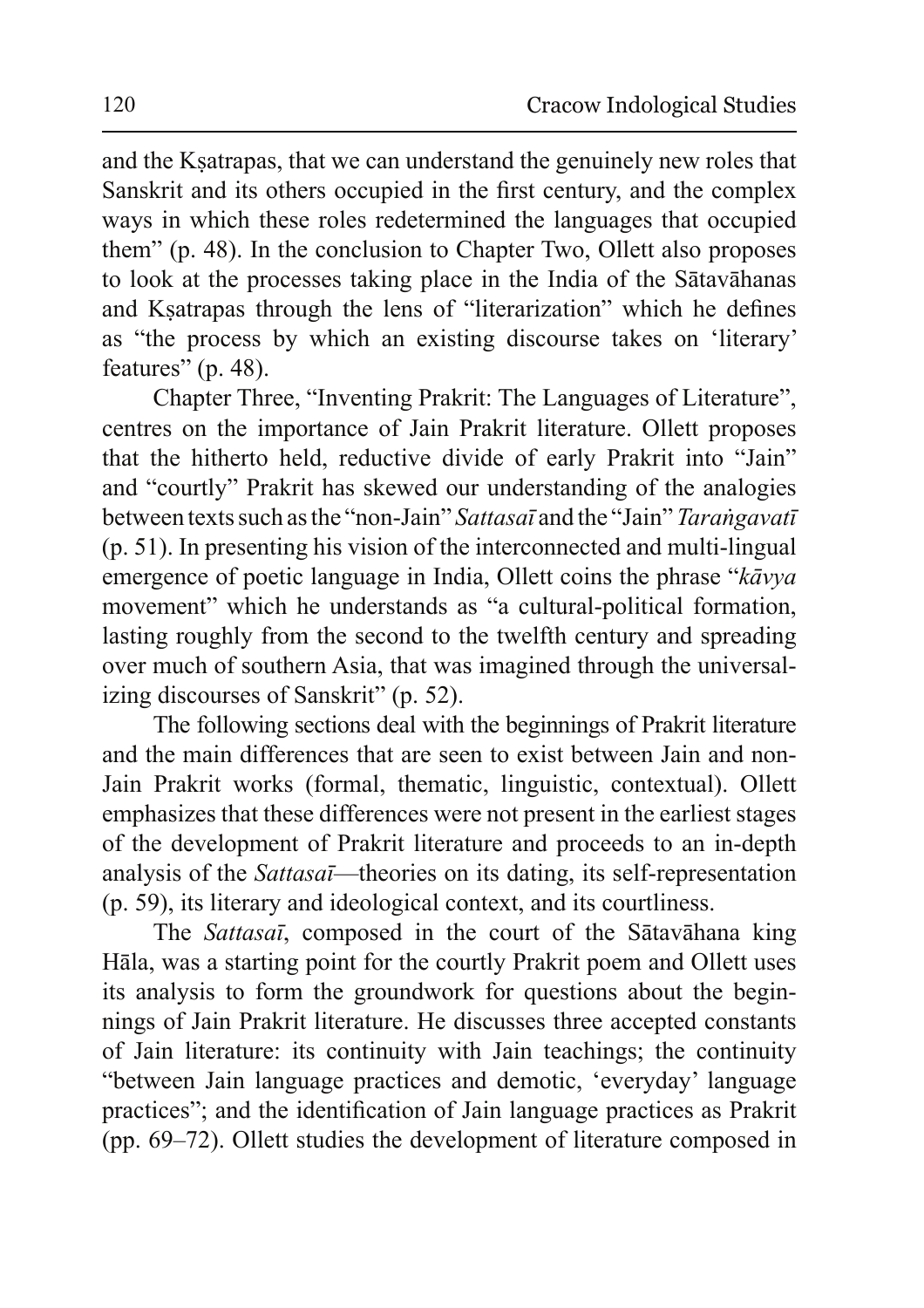"Jain Māhārāstrī" with special focus on the language of the earliest commentarial traditions. He then moves on to examine Pālitta's *Tarangavatī*, a versed Prakrit novel, which survives only in abridgments, and which he refers to as, "the missing piece that links the two histories of Prakrit literature to each other" (p. 77). Pālitta was a Jain poet associated with Hala, compiler of the Sattasai. This association, together with the features of the *Tarangavati*, show that in Palitta's times, "the courtly and the Jain histories of Prakrit are crossed, or rather, they have not yet been separated from each other"  $(p. 79)$ .

Ollett's most important conclusion in this chapter is that the erotic courtly Prakrit texts and the more didactic Jain Prakrit poetry cooperated in the creation of the "new discursive phenomenon" that was Prakrit literature. He zeroes in "on a moment when Prakrit literature was given the form that it would take for more than a millennium afterwards"  $(p. 82)$ , and positions it as the point of origin of a literarized Prakrit— "of new discursive spheres, new genres and practices to occupy them, and new disciplines to regulate them" (p. 83).

Chapter Four, "The Forms of Prakrit Literature", aims to discuss Prakrit "phenomenology and aesthetics" without contrasting them with their Sanskrit counterparts (p. 85). Ollett examines various approaches towards literary language and observes once again that Prakrit cannot be forced into any of the existing moulds. He then presents his readers with what made Prakrit a literary language according to the people using it—"sweet syllables", "quavering rhythm" and "unbound character" (p. 87). The section on the first is an examination of the phonetic characteristics of the Prakrit language—the scarcity of consonants, combined with the predominance of open, vowel sounds gives the impression of musicality (pp. 88–94). The section *Quavering Verses* is an advanced study of Prakrit versification and the omnipresent and versatile *gāthā* metre, which was also employed in sung verse and further added to the poetry's melodiousness (pp.  $94-102$ ). In *Inexhaustible Collections* (pp. 102–110), Ollett notices that most Prakrit *gāthā* verses were poems in themselves. This allowed the majority of Prakrit poetry to exist in anthologies of single stanzas and "encouraged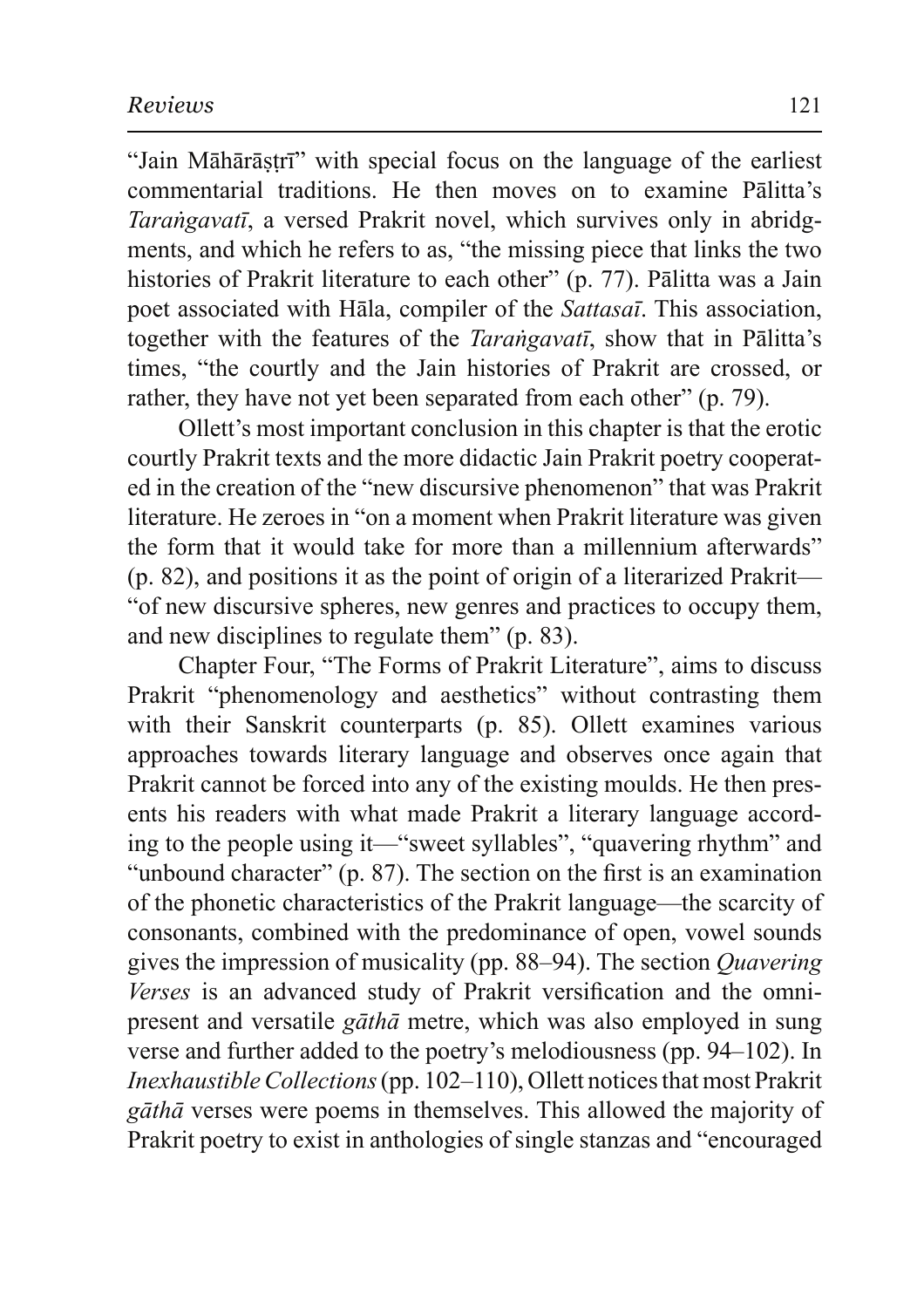poems to circulate promiscuously, to appear in diverse contexts, to mean different things to different people" (p. 110).

Ollett is inspired by Immanuel Kant and, especially, Naoki Sakai to adopt a schema in an attempt to describe the language order of premodern India in Chapter Five, "Figuring Prakrit". He notes that this is a novel approach towards language in the Indological context, which tends to favour sociolinguistic methods (p. 112). Ollett outlines four main features of what he calls the "archetypal schema": "the opposition between Sanskrit and Prakrit; the identity of Sanskrit and Prakrit; the totality of the practices the schema represents; and the iterability of its distinctions" (p. 114). As he takes his readers through these four points in the following sections (pp.  $114-135$ ), Ollett brings out the interconnectedness of the representations of languages in premodern India. His schema "supplies the basic categories—including the languages themselves—and calibrates a complex set of relations, constituting a framework within which language can be thought" (p. 139).

The study of Prakrit as an object of knowledge forms the core of Chapter Six, "Knowing Prakrit". This includes knowledge of the place of Prakrit texts within literary traditions, as well as the traditions of knowledge about Prakrit as a language (Prakrit grammar). Ollett points out that knowledge of Prakrit was "philological" and that it was "not a 'model of' a linguistic reality with an independent existence, but a 'model for' the continuous recreation—through reading, commenting, anthologizing, recombining, and composing anew—of literary traditions" (p. 142).

What follows is an exhaustive "archaeology" of Prakrit knowledge, "an attempt to construct a historical narrative on the basis of texts that resist it: lost texts, fragmentary texts, poorly preserved texts, corrupt texts, authorless texts, imaginary texts, mythical texts" (p. 144). Ollett draws on many Prakrit sources but focuses mainly on Vararuci's *Prākrtaprakāśa*, the earliest, fully extant Prakrit grammar. He reiterates Luigia Nitti-Dolci's observation that this is not a grammar of a language in the broader sense, but a grammar of the "Prakrit literary tradition, represented above all by *Seven Centuries*" (p. 148). Ollett launches into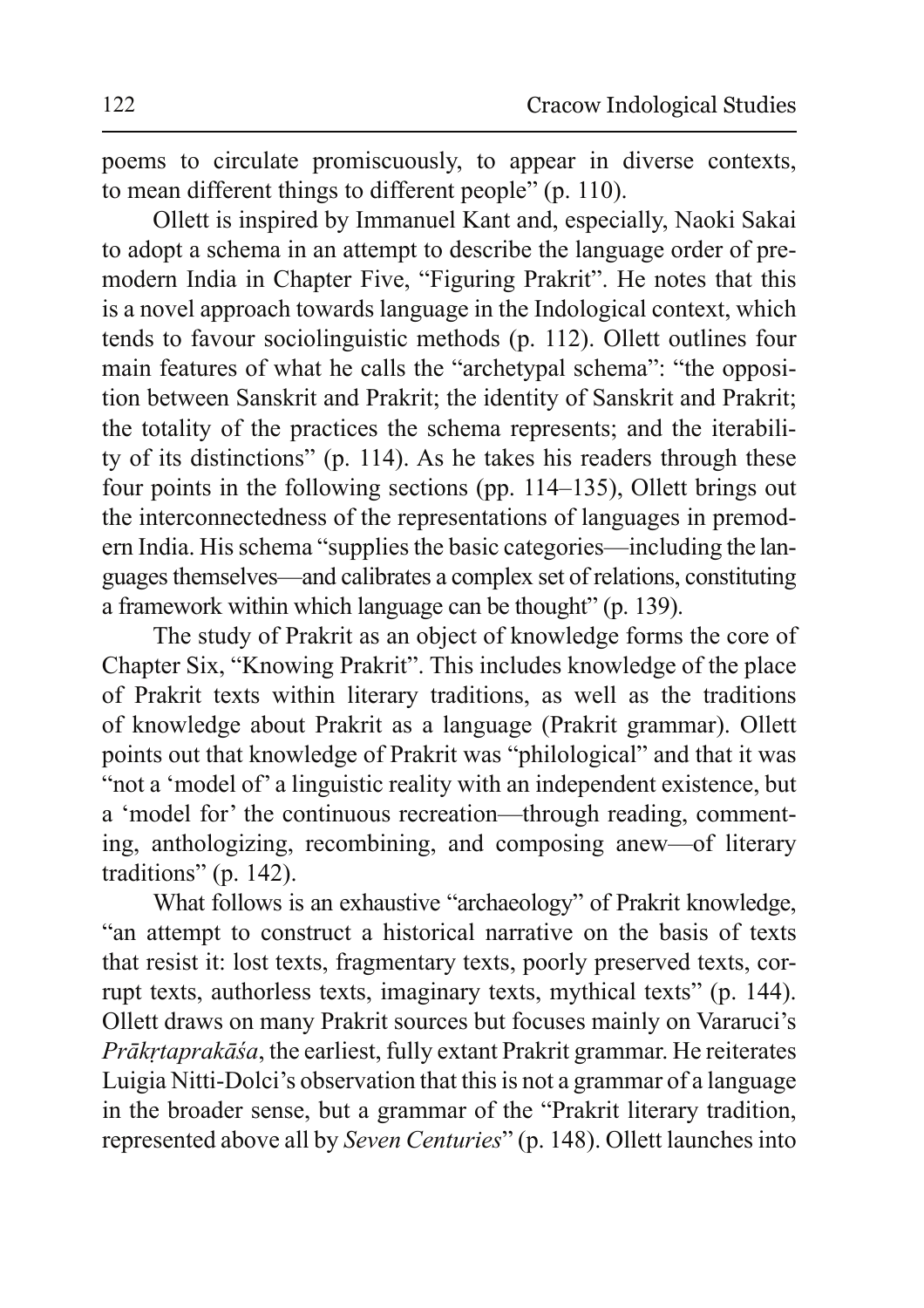a study of the textual history of the *Prākrtaprakāsa*, emphasizing what he believes to be a liminal point in "Prakrit knowledge", i.e. the addition of chapters on other languages, namely Māgadhī and Śaurasenī, which represent "a pluralization of the category of 'Prakrit'" (p. 150).

The final section of this chapter, *Grammar, Metagrammar and the Regional*, deals with the conventions of Prakrit grammar, most prominently with its three core categories of *tatsama*, *tadbhava* and *dest* (Ollett prefers "meta-grammar" for these) which have their beginnings in Dandin's *Kāvvādarsa*. Prakrit is then contextualized in its relationship with the vernacular languages of premodern India and Ollett reflects on its role in the "Vernacular Millennium". Prakrit, he argues, provided the model for vernacular languages to become not only literized but also literarized, i.e. refined to serve the purposes of literature (p. 161); it proved that there could exist a "counterpractice to Sanskrit" (p. 164).

Ollett opens Chapter Seven, "Forgetting Prakrit", with an extremely useful and clear summary of his dense and wide-ranging work. He goes on to dispute the narrative of Prakrit's "decline", noting some key points that have been overlooked by those who accept this narrative. He proposes to analyse this complex process from multiple points of view. The first of these is the perspective of "displacement", which he understands as "Prakrit's displacement from a position of importance both in actual practices and in the conceptual ordering of these practices" (p. 174). Another process that influenced Prakrit's loss of importance was "vernacularization", in which vernacular languages edged Prakrit out of the "schema of co-figuration" vis-à-vis Sanskrit (p. 175). These processes enabled, or perhaps encouraged, the push to create abridgments of Prakrit literature and to translate Prakrit works into Sanskrit (pp. 178–180).

Ollett highlights that the processes of "displacement, abridgment and translation all point to the precarious position that Prakrit had going into the twelfth and thirteenth centuries" (p. 180). Although Prakrit's role continued to diminish, over the following centuries many commentaries and treatises of Prakrit grammar were written in "important" centers of political and intellectual power, and some were produced